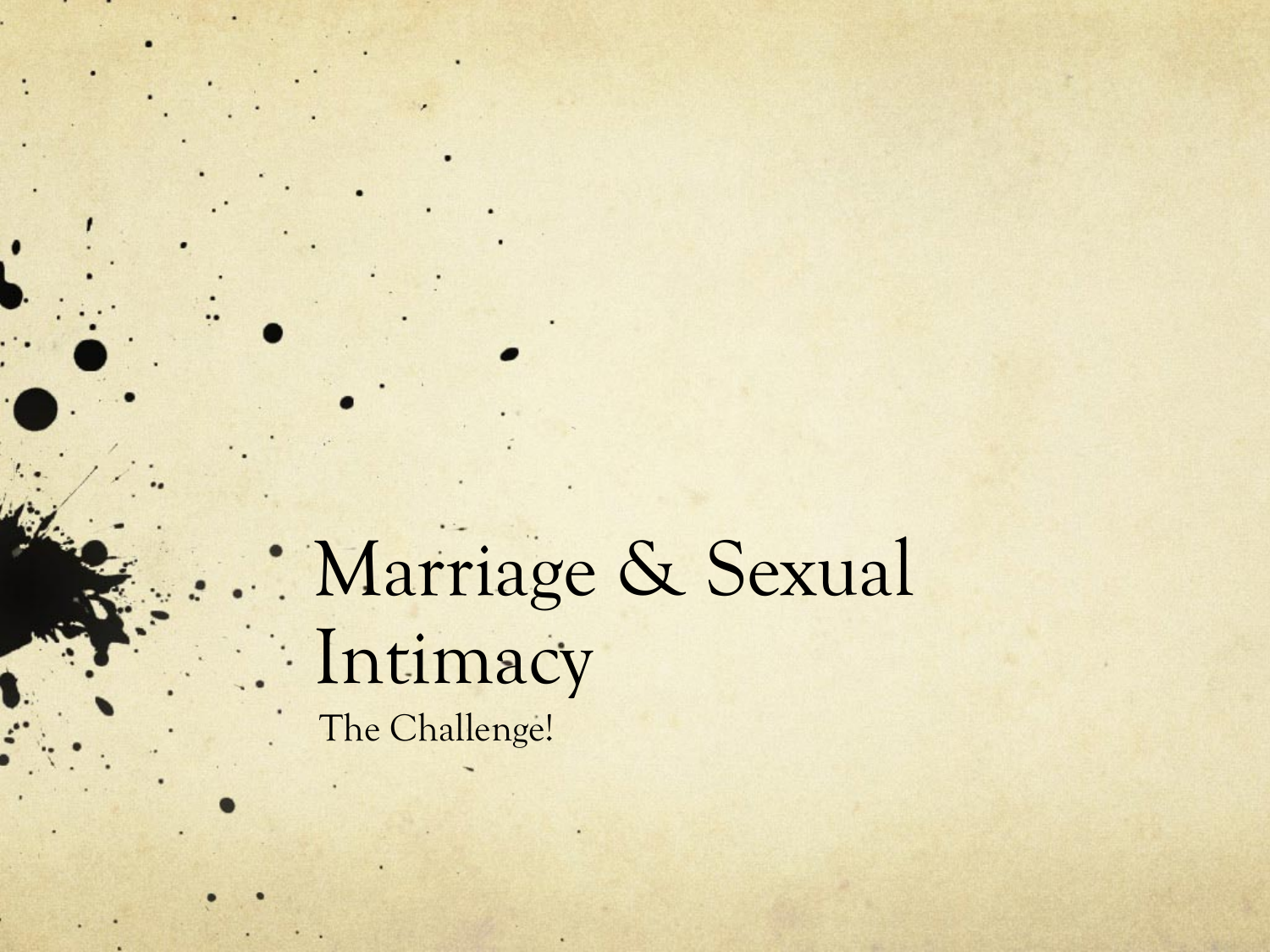#### Three Main Points

Why Does Marriage Kill Desire?

#### What Does Healthy Sexual Intimacy Look Like?

How Can I Develop a Foundation for Sexual Desire?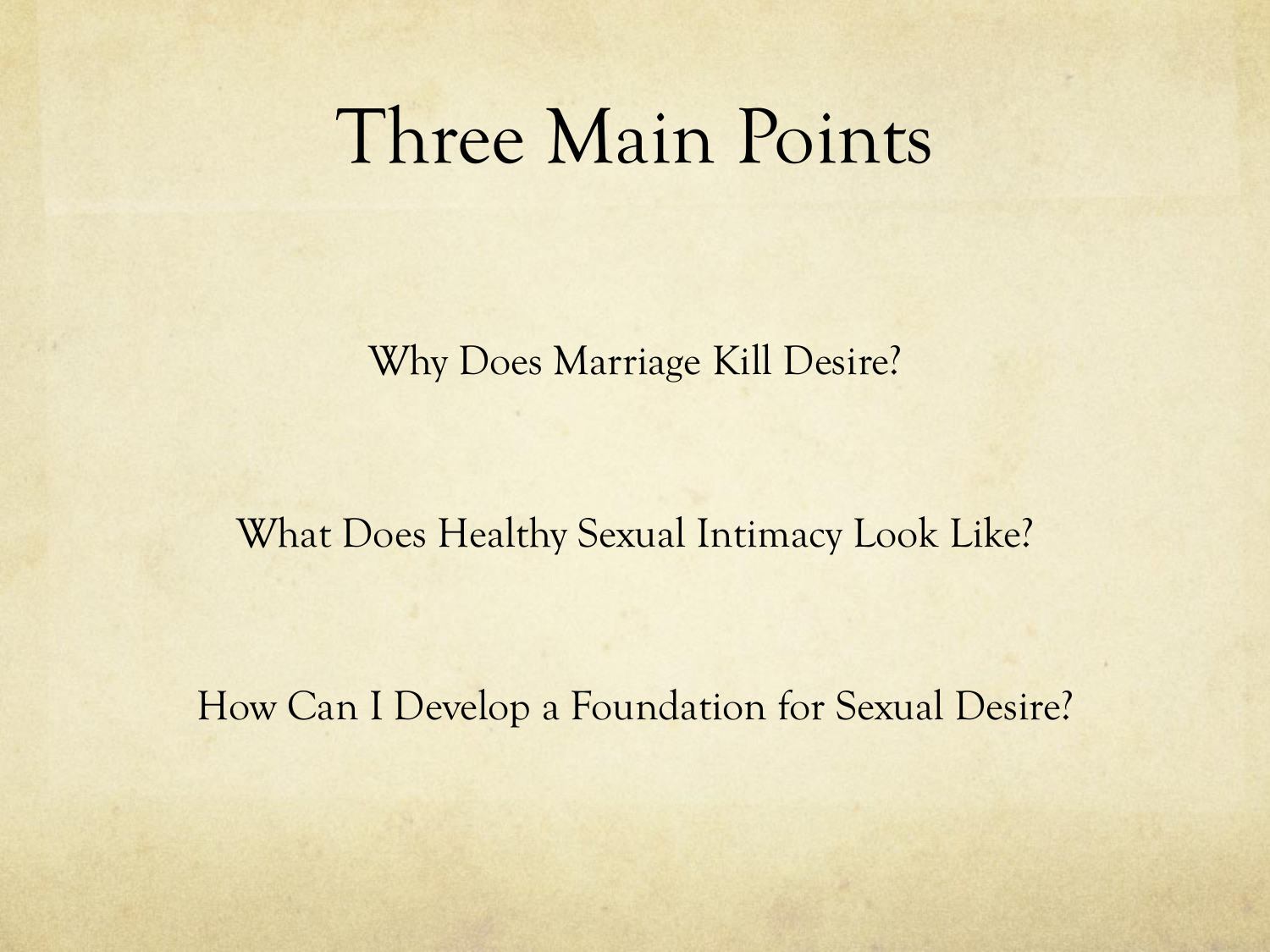#### Why Does Marriage Kill Desire?

Your Personal Growth Must Keep Pace With the Increased Challenges of Marriage in order for Sexual Desire to be Alive and Active.

The Ski Slope

The Funnel  $\bigcap$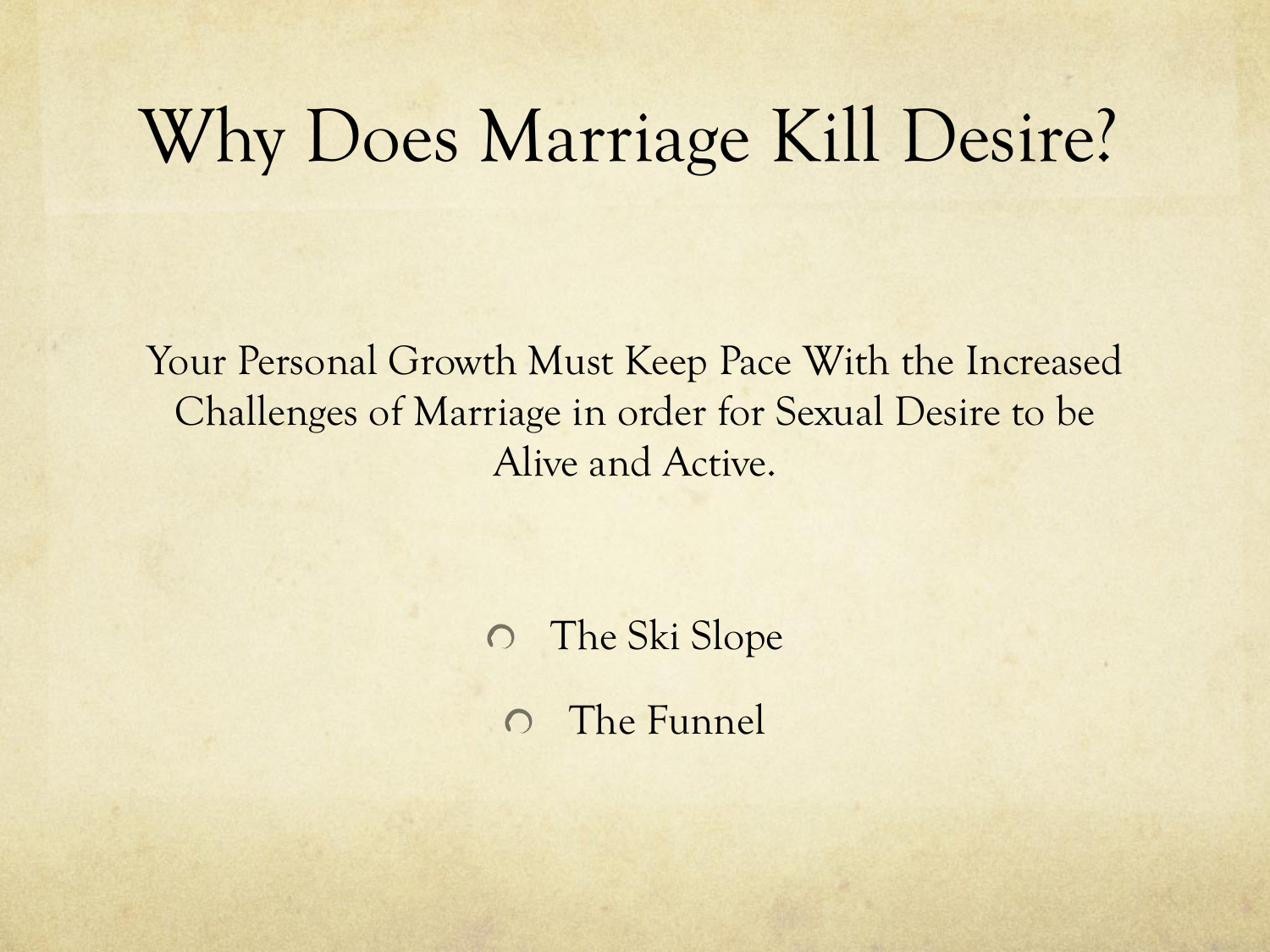#### True, Oh So True!

**"I will forever cherish my original misconceptions of you!"**

"Love" is that short period of time when a person of the opposite sex holds the same opinion of us as we do ourselves.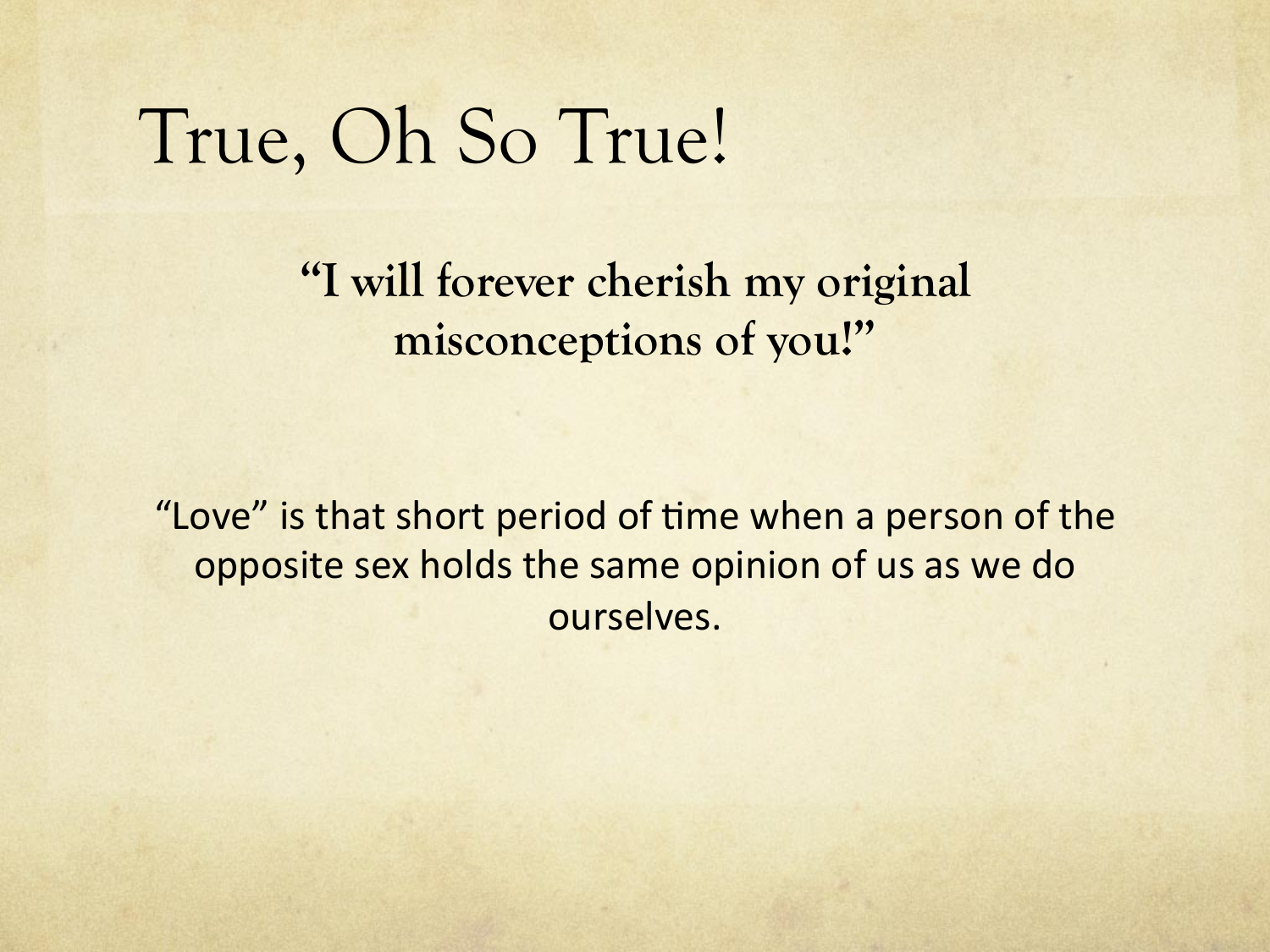# The Take Away: The Point

• Desire is not Looking for a New Object; Desire is Looking for a New Subject!

#### (A New You!)

- Sexual Development Must Shift from Passive ("You are responsible for turning me on.") to Active ("I am responsible for increasing my sexual foundation with you!")
	- Sexual Development Involves Thoughtful Effort, Playful Courage, and Patient Practice.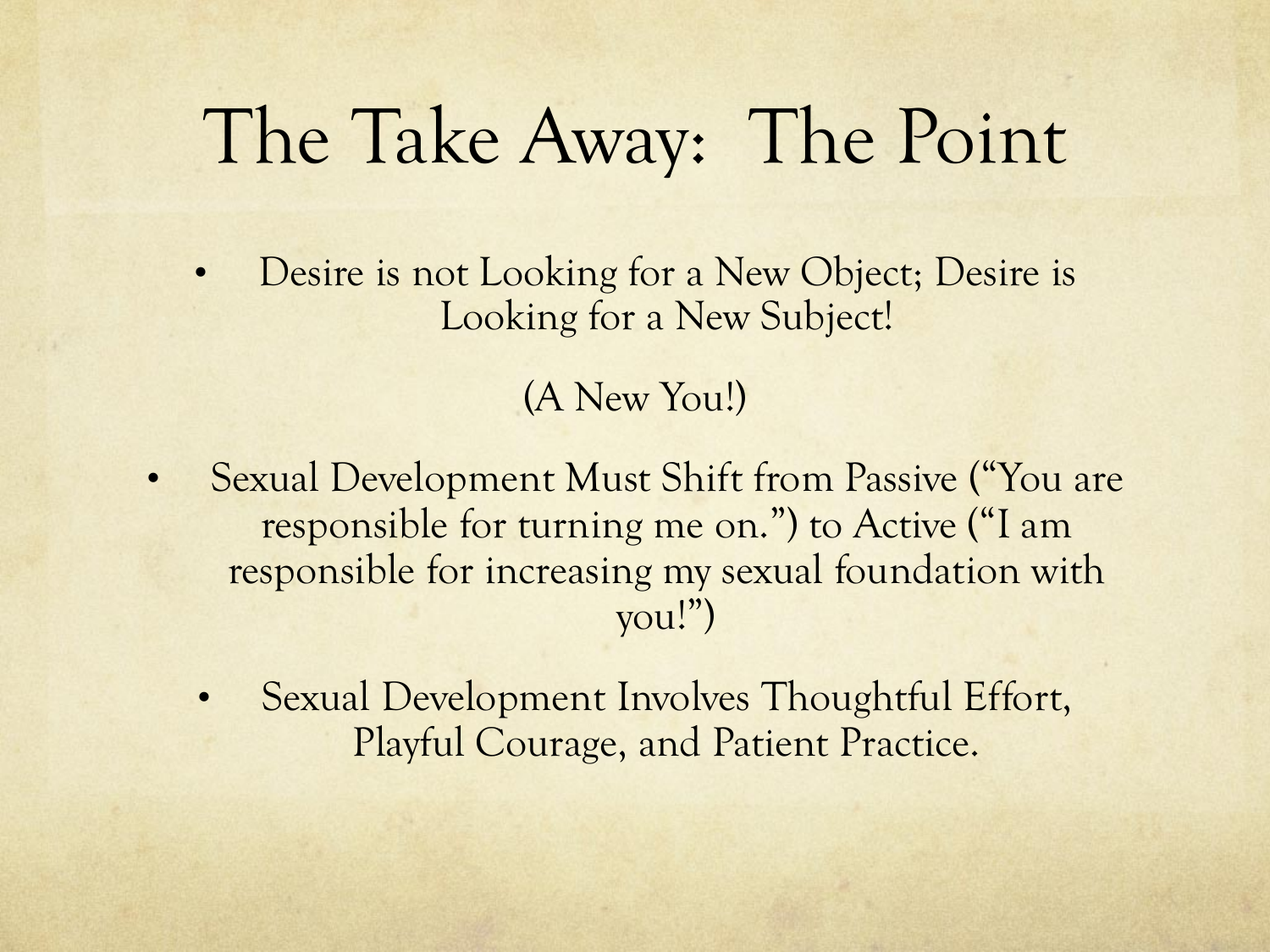#### Simple Questions to Ask Yourself

**"Do I Want to be Desired and Found Attractive?"** 

**"Do I Want to be Wanted?"** 

**"Would I Like to be Desired?"** 

**"Am I Willing to Risk Being Desired?"**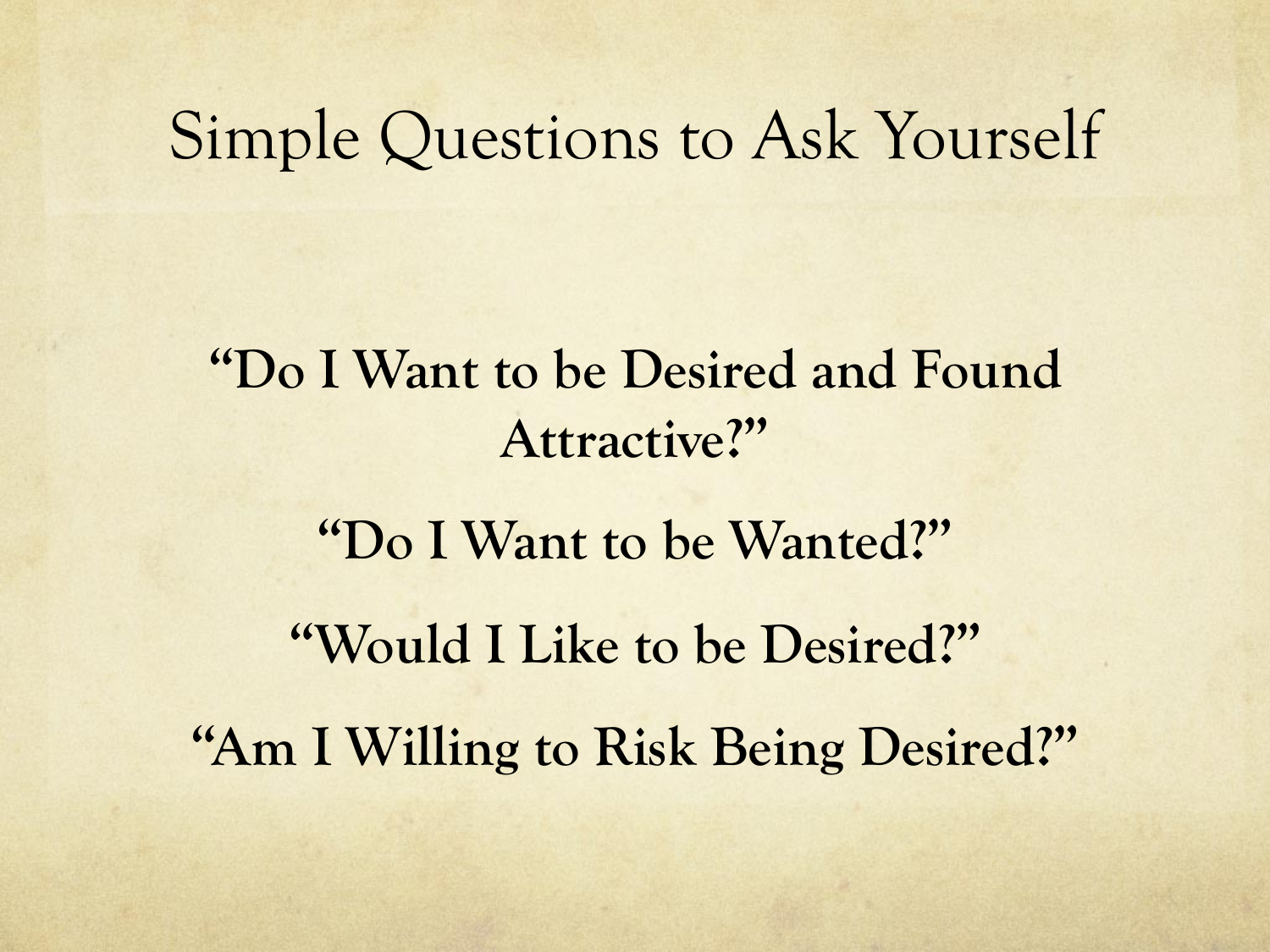### Some Good Ideas

- 1. Do Your Best to Not Irritate Your Spouse!
- 2. Don't Constantly Focus on the Negatives in order to Get a Positive!
- 3. Reverse the Normal Sexual Response System: Men Learn to Connect; Women Learn to Develop a Self!
- 4. Stop Any and All Sexual Activities Outside of the Relationship!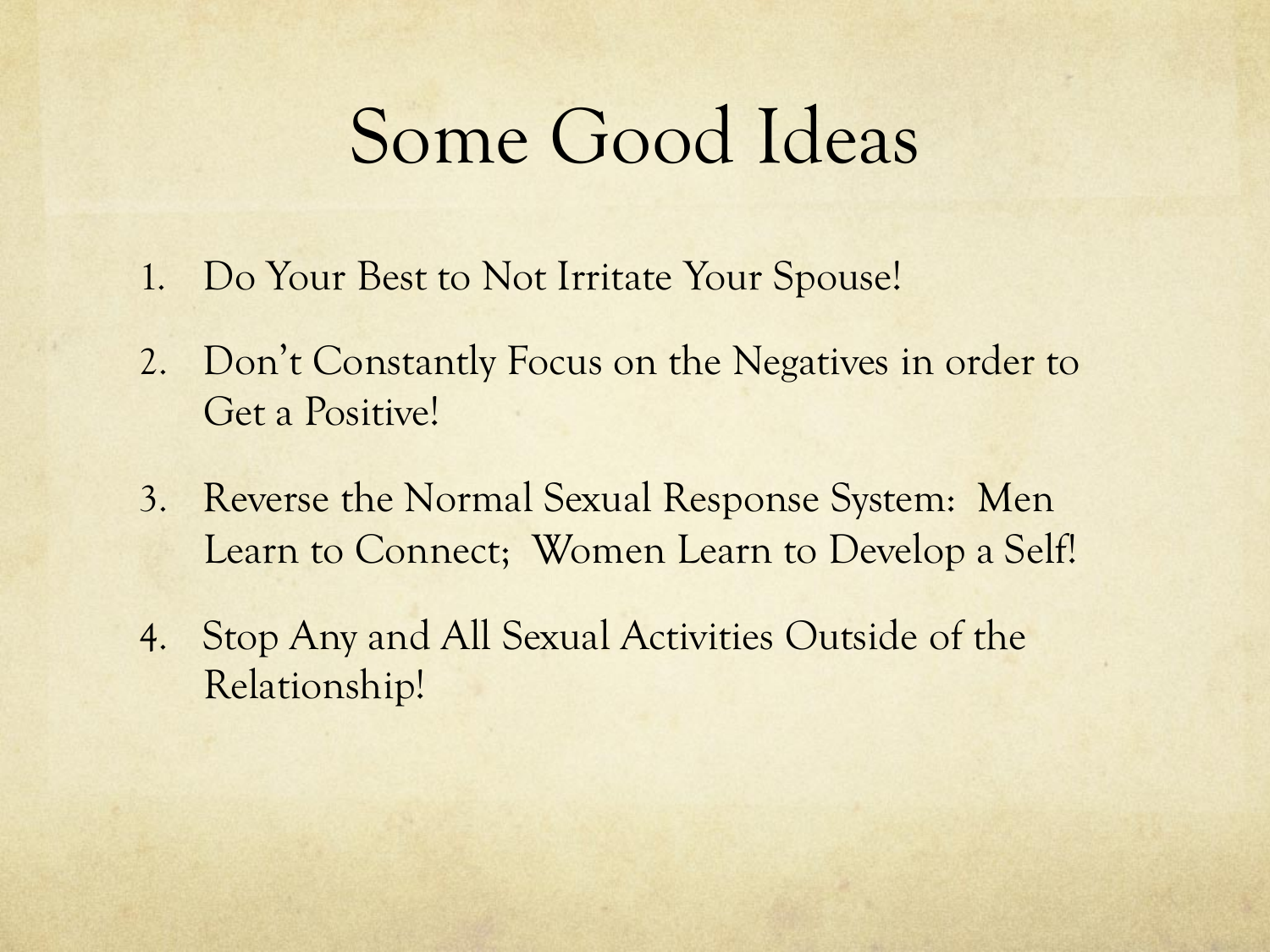# Become a "Team!"

The Best Sex is Relational Sex!

A marker of Life-Long Sexual Satisfaction is your acceptance that, by nature, sex is relational. This is the solid foundation for sexual vitality!

Barry McCarthy

*Enduring Desire: Your Guide to Life-Long Intimacy*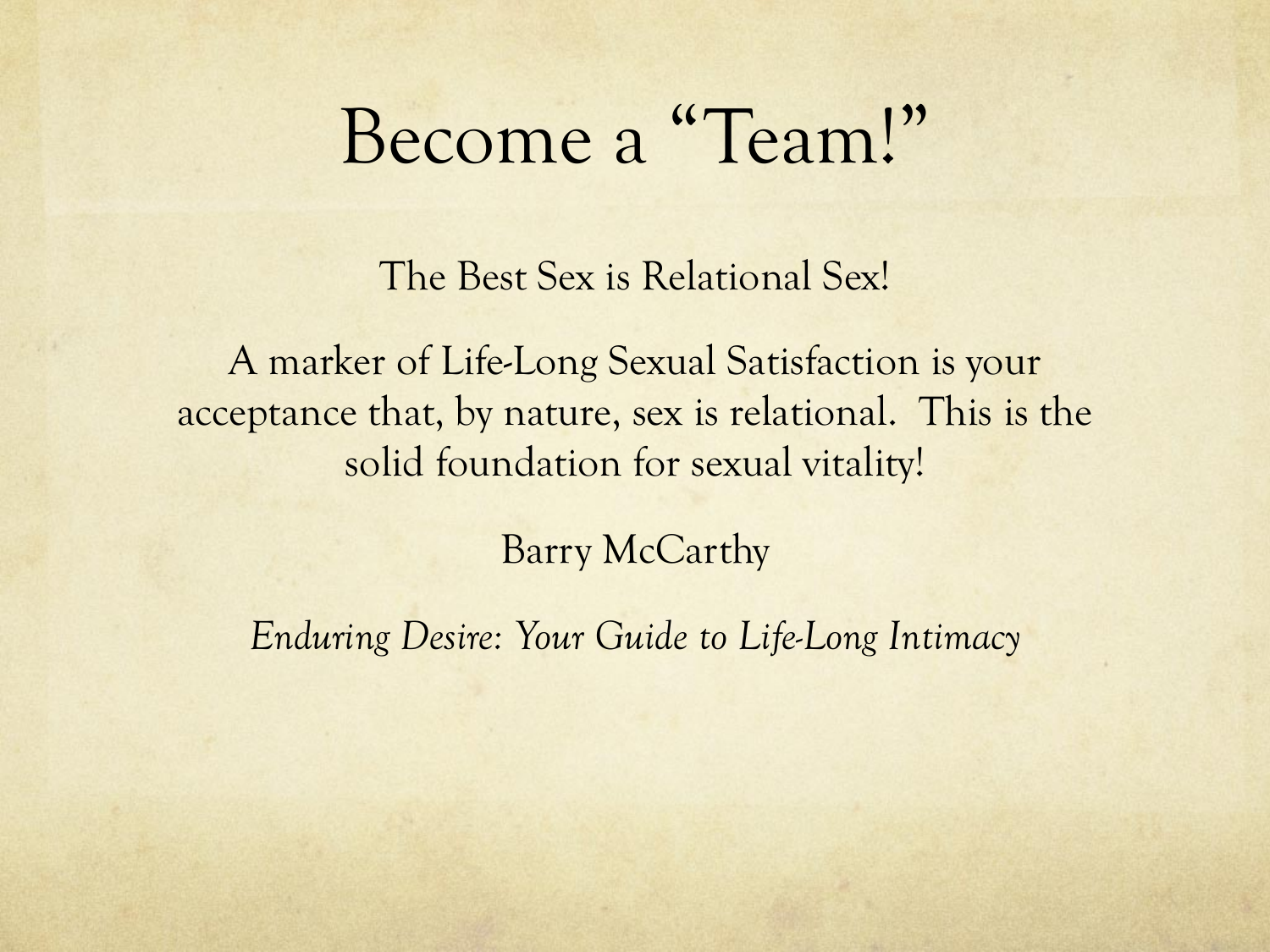# Some Good Ideas

- 1. Take the Pressure Off of Sexual Intimacy: Don't use the Word, "Need."
- 2. Increase Your Avenues of Intimacy! Watch your "Goals!" Everything Doesn't' have to Lead to Intercourse!
- 3. Develop "Good Enough Sex!" Be a Team and Work Together on Your Sexual Growth Opportunities.
- 4. Take an Inventory with your Spouse and Rate Your Avenues of Connection and Intimacy!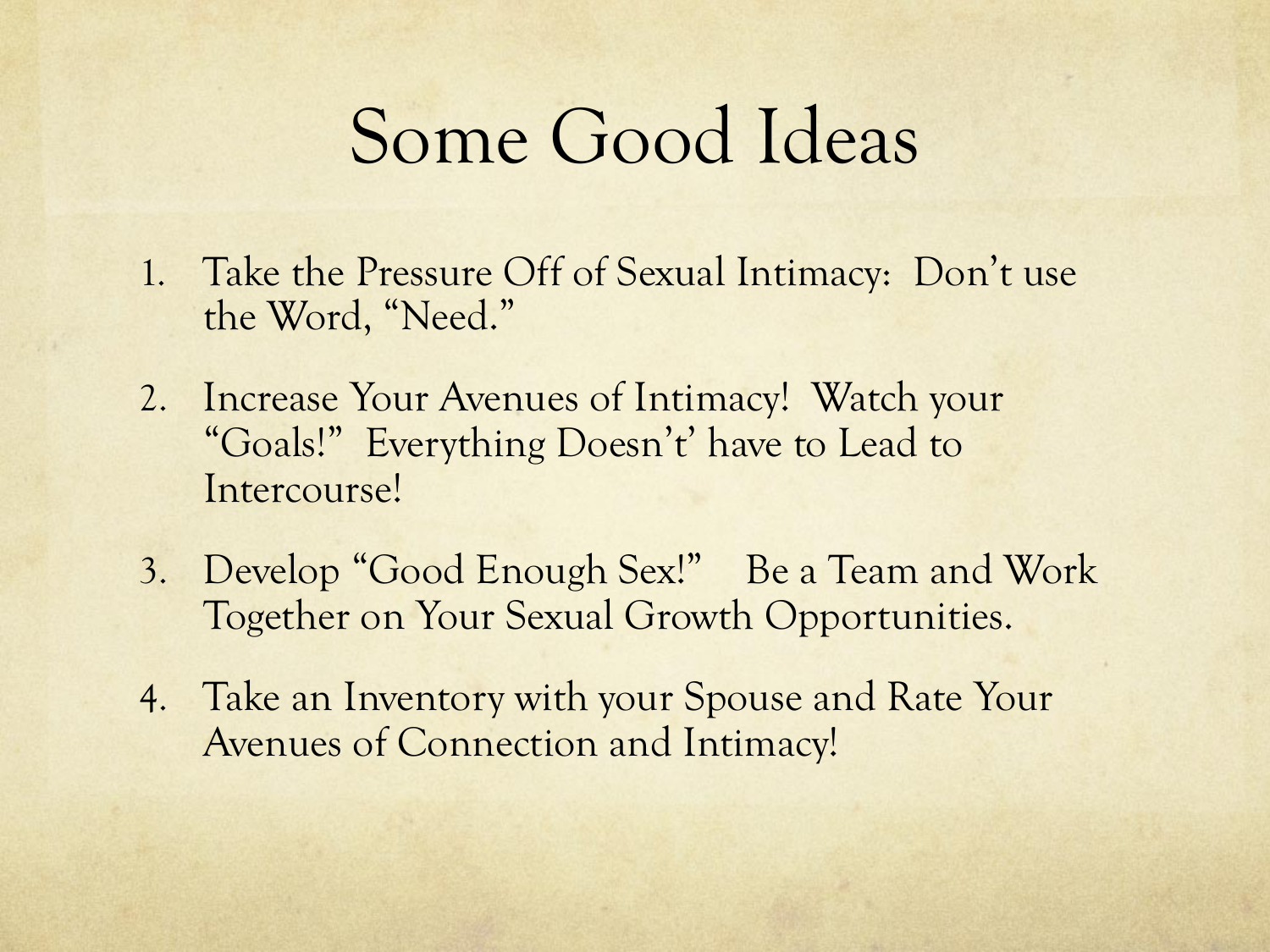# Intimacy Inventory

- 1. Recreation Intimacy 7. Emotional Intimacy
- 2. Intellectual Intimacy 8. Creative Intimacy
- 3. Work Intimacy 9. Crisis Intimacy
- 
- 
- 
- 4. Commitment Intimacy 10. Conflict Intimacy
- 5. Communication Intimacy 11. Aesthetic Intimacy
- 6. Spiritual Intimacy 12. Sexual Intimacy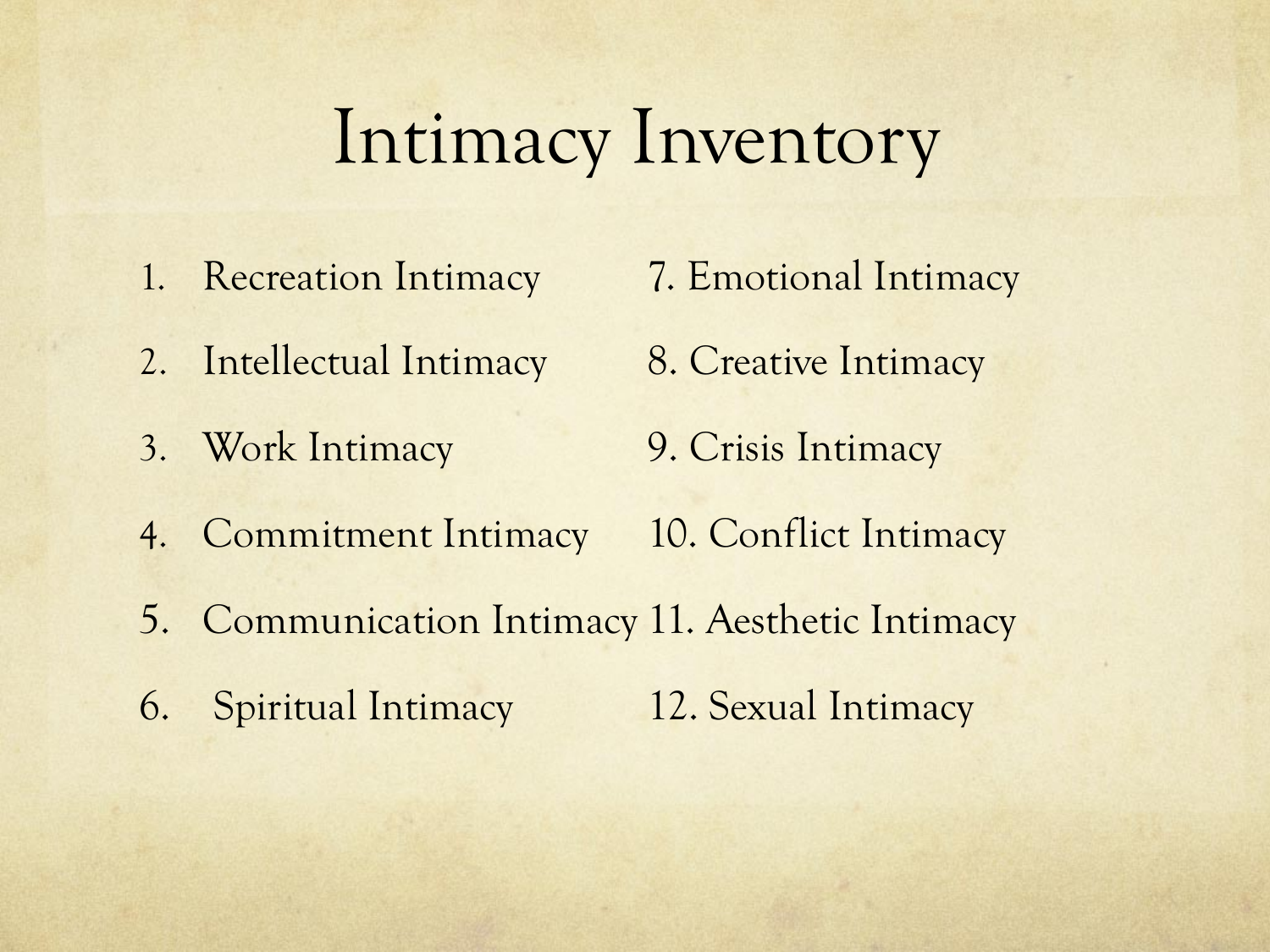### Developing a Foundation

Relationship Intimacy

Personal Maturity